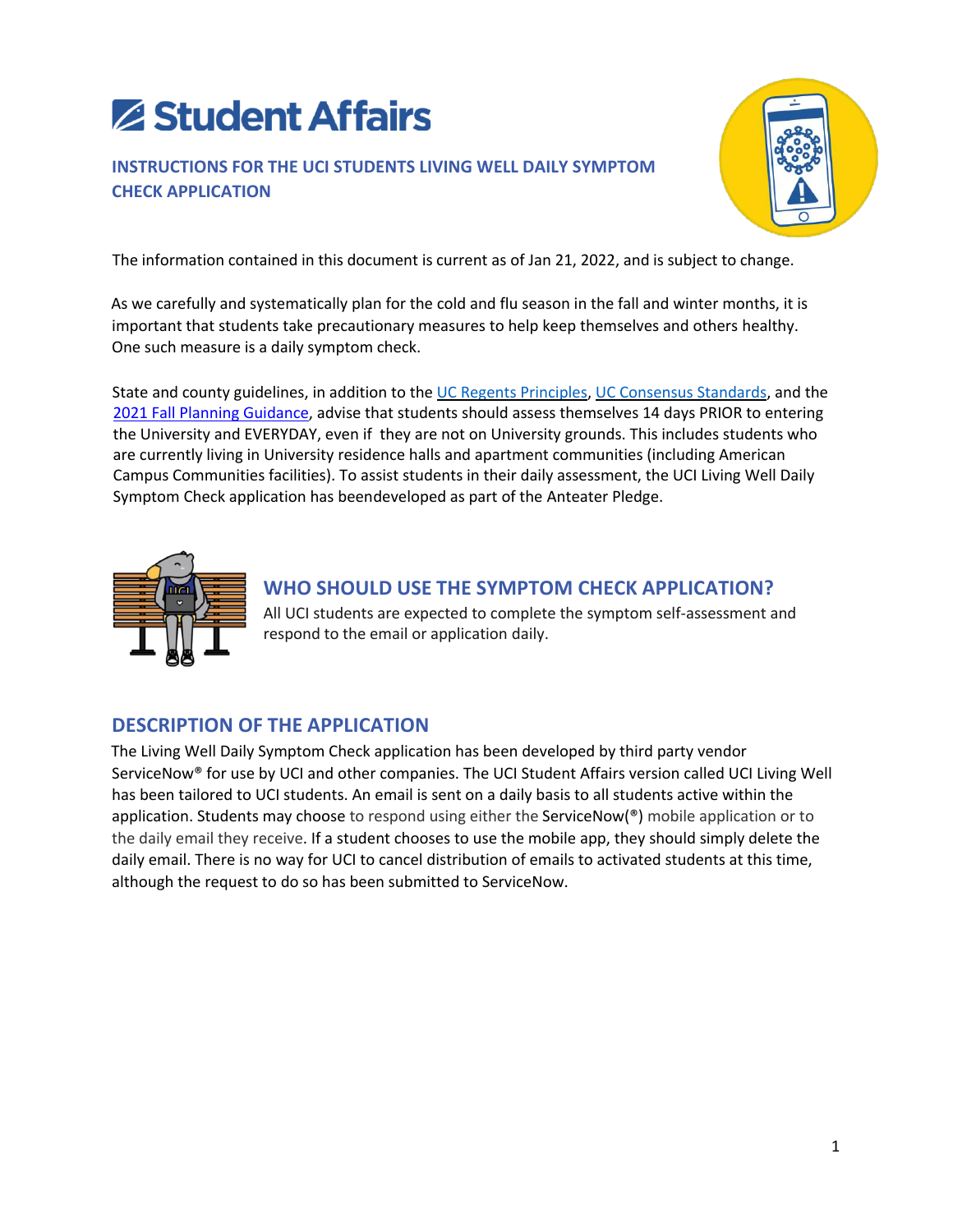

## **USER CHOICES IN RESPONSE TO THE APPLICATION PROMPT**

Each day, students will be asked to self-assess whether they are currently experiencing any of the following symptoms:

- Fever (100F+/37.7C)
- Chills
- Muscle or body aches
- Cough
- Shortness of breath or difficulty breathing
- Unexpected fatigue
- Sore throat
- Loss of taste or smell
- Headache
- Diarrhea, vomiting, or nausea
- Congestion or runny nose
- Rash

Students should not answer 'yes' if their symptoms are a result of chronic condition(s) or frequent condition(s) routinely managed by the student.

There are TWO response options within the application:

#### 1. **No Symptoms**

This option should be used by students who have self-assessed and have determined they are not experiencing any of the symptoms listed.

#### 2. **Yes – Exhibiting Symptoms**

This option should be used by students who are experiencing one or more of the symptoms listed. By answering 'yes', a student is *only* indicating that they are experiencing a symptom. It does not mean the student has or does not have COVID-19 or any other possible illness.

#### **If a student answers 'yes', they are directed to stay at/within their residence and follow directions for COVID Testing.**

Students may schedule a test from the campus COVID testing site by making an appointment on the Student Health Center portal: osh.chs.uci.edu

Students who have moderate-severe symptoms or chronic medical conditions should contact their medical provider for direction to help assess whether further medical intervention is advised. In some cases, they may be directed for testing at the Student Health Center, offered to meet with a provider, or other guidance based on their medical condition.

If a student develops symptoms over the weekend or after-hours, they should follow the appropriate guidelines provided here:

https://shc.uci.edu/emergency-medical-mental-health-and-dental-services-and-after-hours-care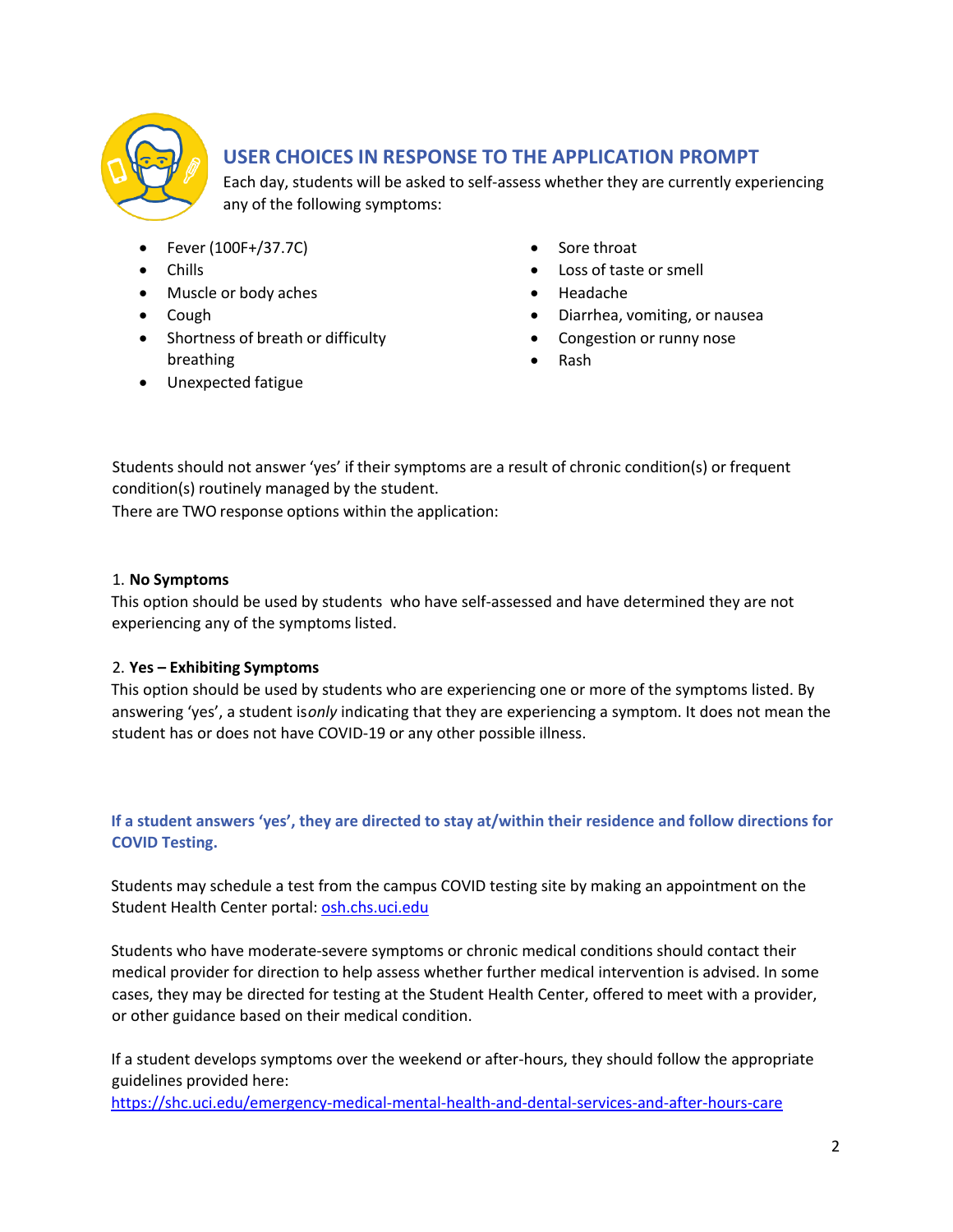### **REPORTING A COVID-19 CASE**

- 1. **Please remain isolated in your residence (on or off campus). Do not enter UCI shared spaces including classes or dining halls on campus.**
- 2. **Complete the Daily Symptom Check and follow directions provided.**
- 3. **Positive cases should be reported through the Student Health Patient Portal or contact UCI's Student Health Center (SHC) at 949.824.3870.**

## **APPLICATION DATA MANAGEMENT**

The data collected from the Living Well Daily Symptom Check application is stored for thirty (30) days, then it is permanently deleted.

## **ACCESS TO THE DATA**

Access to the application data is restricted to a small number of UCI Central Human Resources professionals, UCI Student Affairs professionals, and UCI Office of Information and Technology employees specifically involved in supporting the Living Well Daily Symptom Check application. This information will be restricted only to those employees who need access to support the campus community and wellness of UCI's students, faculty and staff. Should this change, you will be notified of the change in advance via email.

## **CONFIDENTIALITY**

The data collected includes the individual respondent's name and response selected by day (symptoms, no symptoms, or not on-site today). No personal health information or specific symptoms are collected.

## **REPORTING CONCERNS**

If students have concerns regarding the utilization of this application, they should contact the Employee Experience Center at 949.824.9918 or eec@uci.edu.

## **HOW THE APPLICATION WORKS**

Students are expected to complete this symptom check daily. There are three ways to check-in:

#### **1. Respond to the Email**

Every student will receive a daily email. If you check-in using the smartphone app, you can simply delete the email. At this time, there is no way for us to change the notifications that every student who is activated in the system receives.